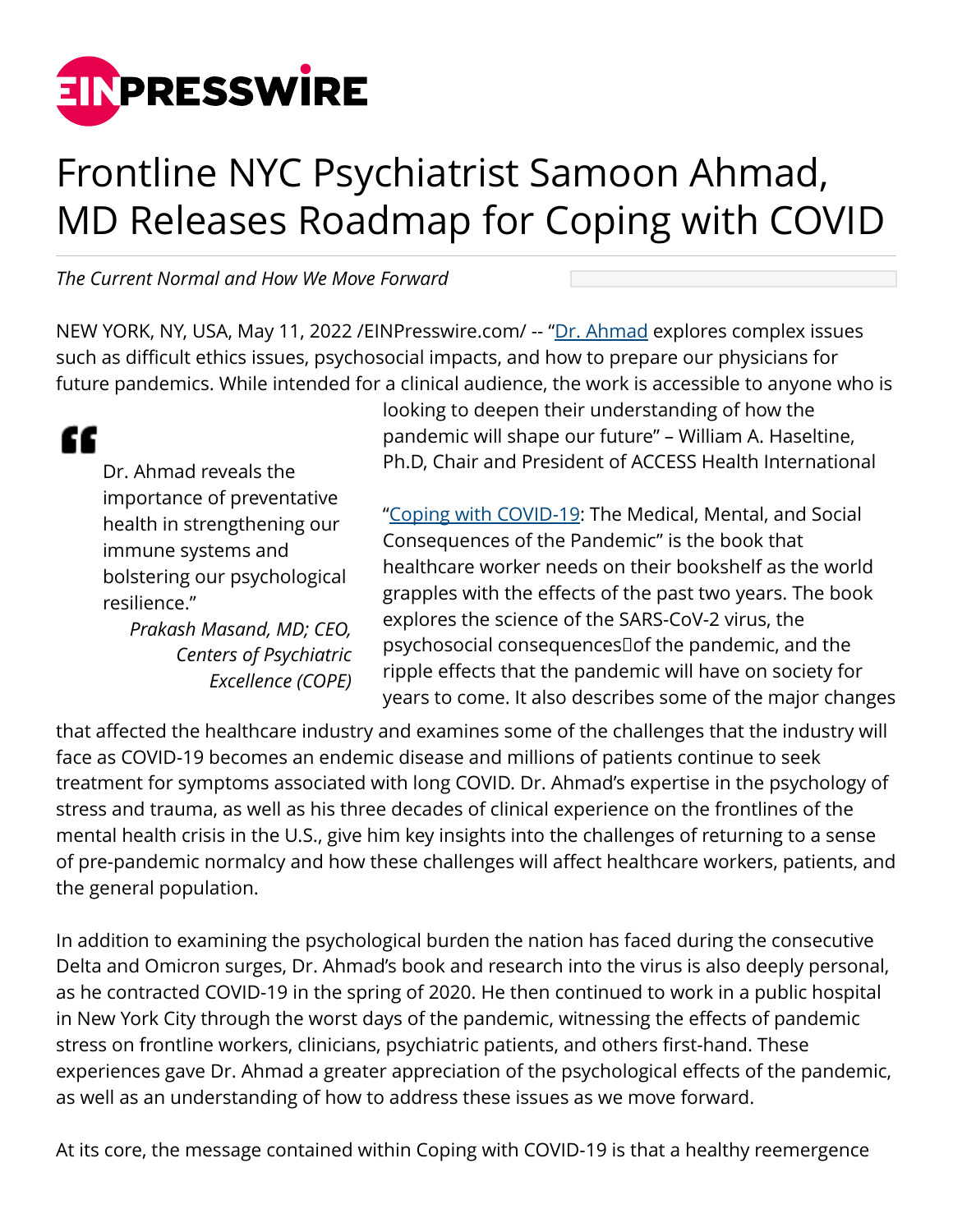after this tragedy will require major changes to how we think about psychological stress, mental health, and the role that both can play in regulating one's overall wellbeing. Dr. Ahmad also offers some suggestions about changes individuals, organizations, and policymakers can make to facilitate these changes and resolve some of the key issues at the heart of the nation's mental health crisis.

"Coping with COVID-19 offers readers a great perspective on how devastating the pandemic has been," said Prakash Masand, MD; CEO, Centers of Psychiatric Excellence (COPE). "Not only did the pandemic exacerbate pre-existing psychological issues in the general population, it also created new ones, thereby exposing the great unmet need for mental health resources worldwide. Dr. Ahmad also reveals the importance of preventative health in strengthening our immune systems and bolstering our psychological resilience."



"Coping with COVID-19: The Medical, Mental and Social

Consequences of the Pandemic" is available now via Amazon, Barnes & Noble, and Wolters Kluwer. Dr. Ahmad is available for lectures, interviews, and virtual events. For more information, visit [https://www.cov19book.com.](https://www.cov19book.com)

Title: Coping with COVID-19: The Medical, Mental and Social Consequences of the Pandemic Publisher: Wolters Kluwer Publication Date: April 1, 2022 Price: \$49.99 [ISBN/ISSN: 9781975188993](https://shop.lww.com/Coping-with-COVID-19/p/9781975188993)

About the Author

Dr. Samoon Ahmad is a Clinical Professor of Psychiatry at NYU Grossman School of Medicine. He has also served as the Unit Chief of Bellevue Hospital Center's Inpatient Psychiatric Unit, where he remained on the frontlines throughout the course of the pandemic before retiring after 30 years of service in February 2022.

Dr. Ahmad is also the founder of the Integrative Center for Wellness, where he incorporates psychiatric treatments and specializes in treating patients with depression, anxiety, bipolar disorder, ADHD, stuttering and weight management issues. He is a frequent lecturer on various